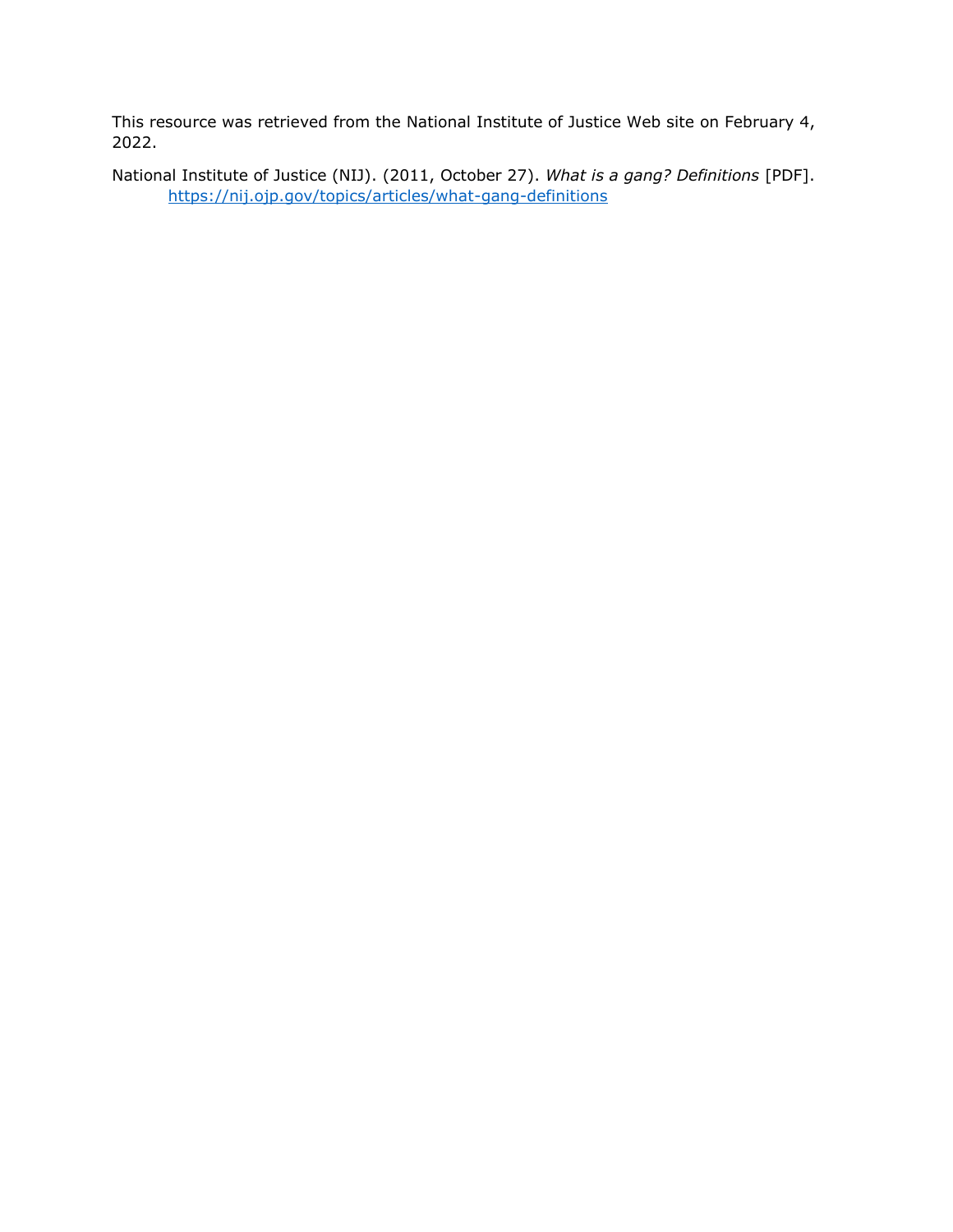

**NIJ** National Institute

STRENGTHEN SCIENCE. ADVANCE JUSTICE.

<https://nij.ojp.gov/topics/articles/what-gang-definitions>

# **What Is a Gang? Definitions**

There is no *universally agreed-upon definition* of "gang" in the United States. Gang, youth gang and street gang are terms that are interchangeably used. In some cases, *youth gangs* are distinguished from other types of gangs. Categories include:

- Youth gangs
- Motorcycle gangs
- Prison gangs
- Hate groups
- Adult organized crime groups
- Terrorist organizations
- Other types of security threat groups

## **Official definitions**

**Federal definition.** The federal definition of gang as used by the Department of Justice and the Department of Homeland Security's Immigration and Customs Enforcement (ICE) and is: $<sup>1</sup>$ </sup>

- 1. An association of three or more individuals;
- 2. Whose members collectively identify themselves by adopting a group identity, which they use to create an atmosphere of fear or intimidation, frequently by employing one or more of the following: a common name, slogan, identifying sign, symbol, tattoo or other physical marking, style or color of clothing, hairstyle, hand sign or graffiti;
- 3. Whose purpose in part is to engage in criminal activity and which uses violence or intimidation to further its criminal objectives.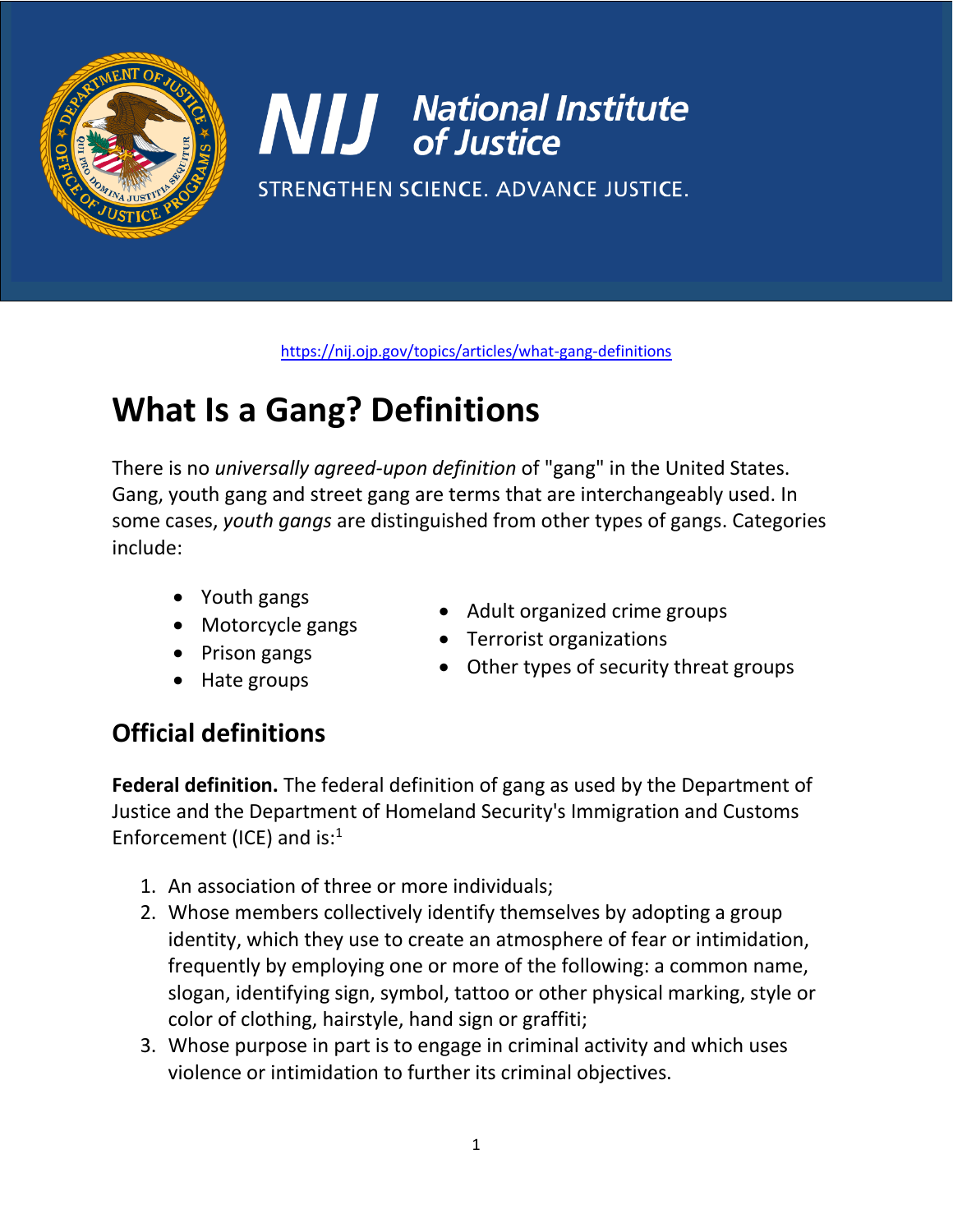- 4. Whose members engage in criminal activity or acts of juvenile delinquency that if committed by an adult would be crimes with the intent to enhance or preserve the association's power, reputation or economic resources.
- 5. The association may also possess some of the following characteristics:
	- The members may employ rules for joining and operating within the association.
	- The members may meet on a recurring basis.
	- The association may provide physical protection of its members from others.
	- The association may seek to exercise control over a particular geographic location or region, or it may simply defend its perceived interests against rivals.
	- The association may have an identifiable structure.

The federal definition of gangs excludes drug trafficking organizations, terrorist organizations, traditional organized crime groups, such as La Cosa Nostra, and groups that fall within the Department of Justice's definition of transnational organized crime.

**State definition.** A number of states use the following definition of gang, often with minor modifications (this definition was originally devised by the California legislature):

"*Criminal street gang* means any ongoing organization, association or group of three or more persons, whether formal or informal, having as one of its primary activities the commission of one or more of the criminal acts [...], and having a common name or common identifying sign or symbol, and whose members individually or collectively engage in or have engaged in a pattern of criminal gang activity."<sup>2</sup>

## **Defining "youth gangs"**

The National Gang Center conducts the National Youth Gang Survey, which reports exclusively on youth gangs, which are described as "a group of youths or young adults [that an agency is] willing to identify as a gang."3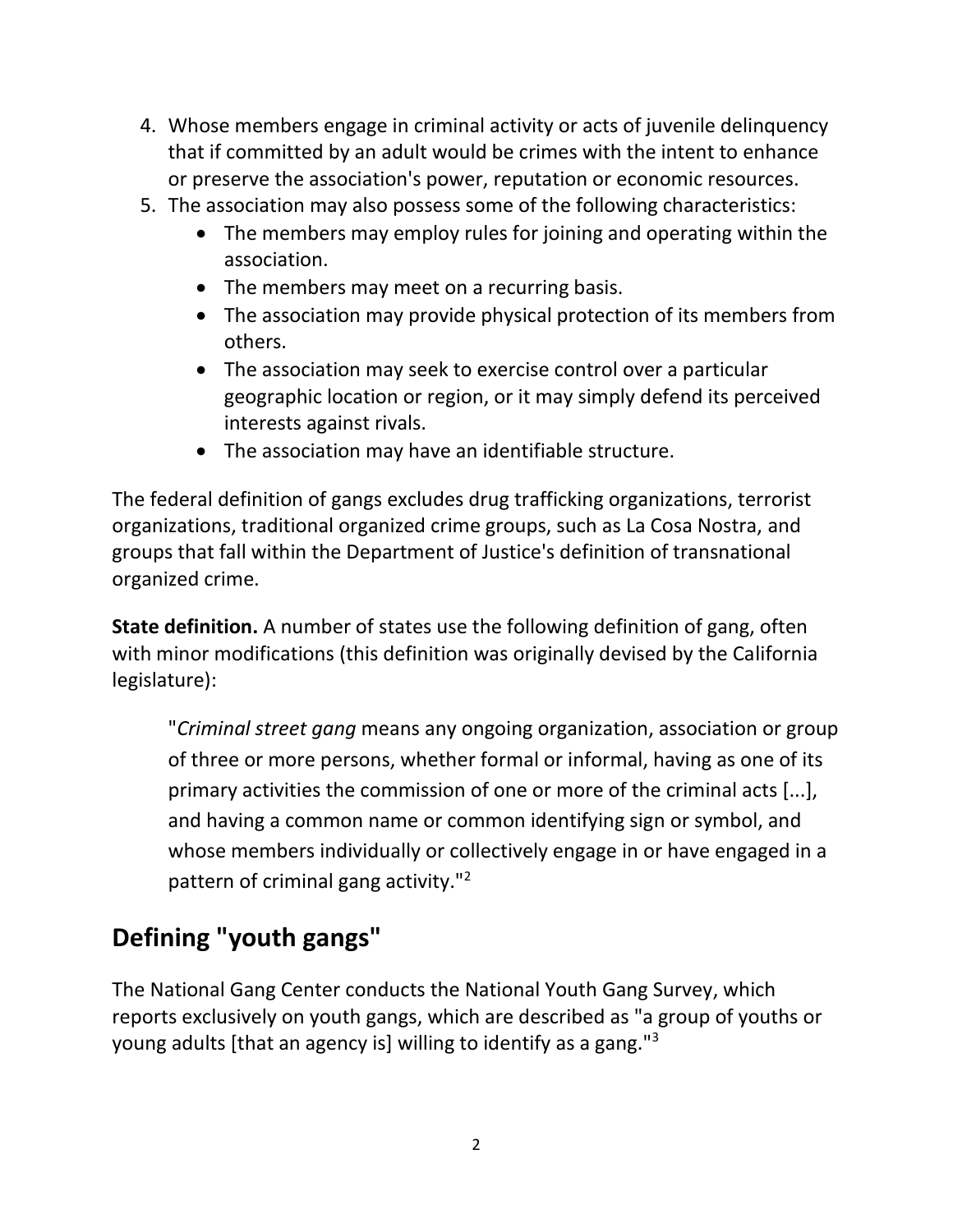Law enforcement agencies indicate that *group criminality* is of the greatest importance in how they define a gang. $4$ 

Most research focuses on youth gangs and not adult gangs. Researchers accept the following criteria for classifying groups as gangs**:** 5

- The group has three or more members, generally aged 12-24.
- Members share an identity, typically linked to a name, and often other symbols.
- Members view themselves as a gang, and they are recognized by others as a gang.
- The group has some permanence and a degree of organization.
- The group is involved in an elevated level of criminal activity.

#### **Defining "types" of gangs**

The National Gang Intelligence Center and the National Drug Intelligence Center collaborated to produce a *National Gang Threat Assessment*, which discusses street gangs, prison gangs and outlaw motorcycle gangs. Each gang type merits its own definition and discussion of characteristics that differ at national, regional and local levels.

## **Defining "gang member" and "gang crime"**

Local agencies interested in pursuing anti-gang policies, strategies and programs face the difficult challenge of developing working definitions for the terms "gang," "gang member" and "gang crimes."

Failing to define the terms "gang" and "gang crime" undermines the community's ability to reliably measure progress and outcomes related to gang activity.

Multiple criteria needs to be documented, such as**:**

- 1. A reliable source must identify the person as a gang member.
- 2. The person must display gang symbols or use hand signs and display gang tattoos.<sup>6</sup>